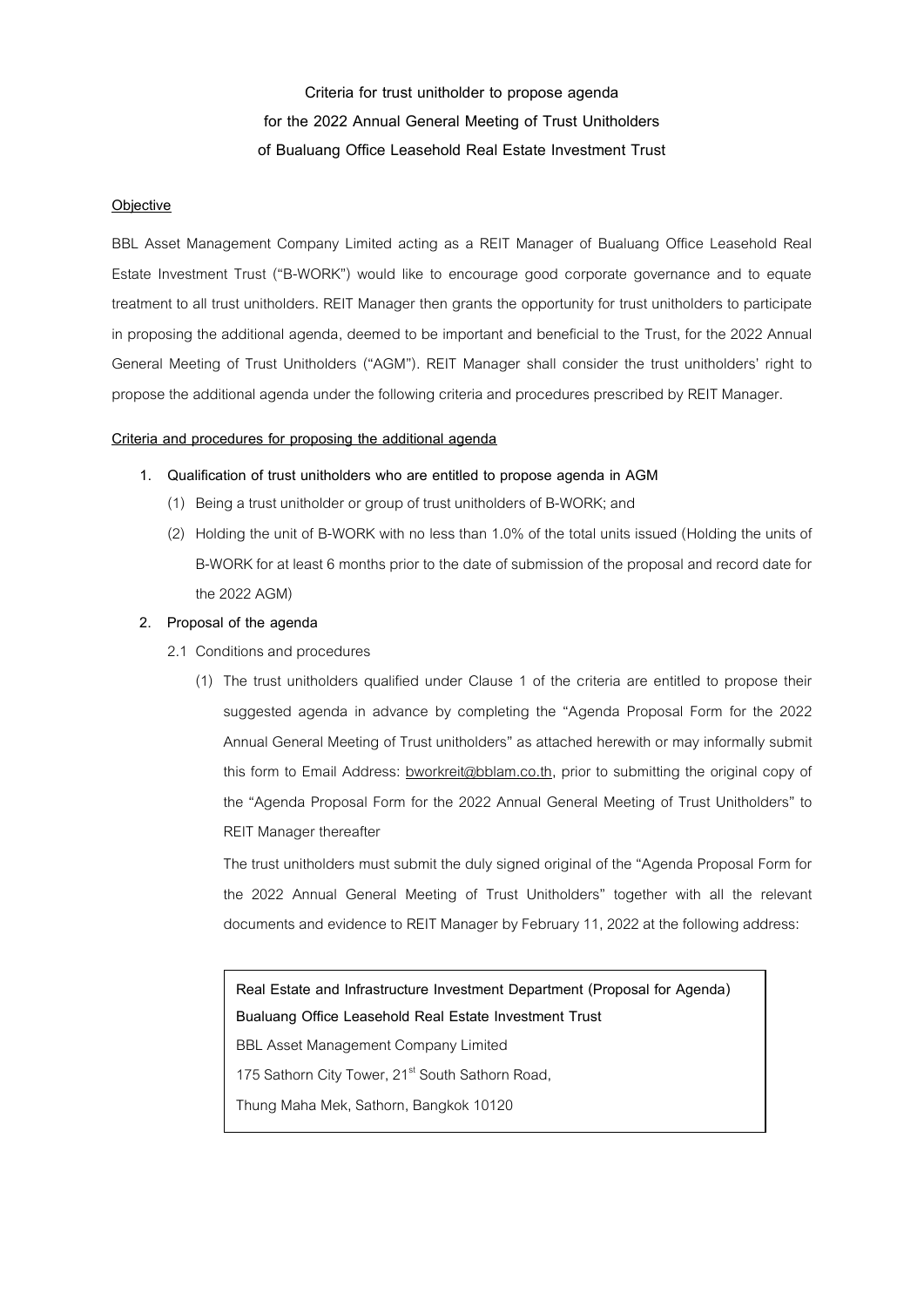- (2) In case where the agenda are mutually proposed by a group of trust unitholders, each of trust unitholder must fill the "Agenda Proposal Form for the 2022 Annual General Meeting of Trust unitholders" and sign their names as evidence separately and gather to submit as a one set. The trust unitholders have to fill out a name of their representative contact person in form. When REIT Manager contacts the appointed person, it shall be deemed that REIT Manager contacts all trust unitholders
- 2.2 The following agendas that REIT Manager reserves the right not to include as agenda in the AGM
	- (1) An agenda that violates the laws, rules and regulations of government agencies or the regulators who regulate the REIT Manager and B-WORK or an agenda which is not in accordance with the B-WORK's prospectus;
	- (2) An agenda that is beneficial to any particular individual or any specific group and clearly not beneficial to B-WORK;
	- (3) An agenda that is under the authority of Real Estate Investment Committee, but REIT Manager shall not limit any agendas beneficial to the trust unitholders;
	- (4) An agenda that REIT Manager has already executed;
	- (5) An agenda that is beyond the authority of REIT Manager;
	- (6) An agenda proposed by trust unitholders who do not meet the qualification criteria in Clause 1;
	- (7) An agenda that contains incomplete information and/or documentation, and/or an agenda that is submitted after the specified deadline, and/or an agenda whereby the proposer cannot be contacted to request for additional information;
	- (8) An agenda that Real Estate Investment Committee considers being not necessary or appropriate agenda
- 2.3 Procedures for consideration
	- (1) REIT Manager shall gather the agendas proposed by trust unitholders and propose them to Real Estate Investment Committee. REIT Manager, however, reserves the right to consider only the forms that fill in completely and have sufficient documents, including delivering to REIT Manager in accordance with the rules specified herein. In addition, the agendas are matters that REIT Manager considers to be beneficial to B-WORK and trust unitholders as a whole and comply with the relevant laws and regulations
	- (2) Real Estate Investment Committee shall consider and approve the agendas of the AGM which are not the matters under Clause 2.2
	- (3) The agendas approved by Real Estate Investment Committee shall include as additional agendas in the invitation letter for AGM